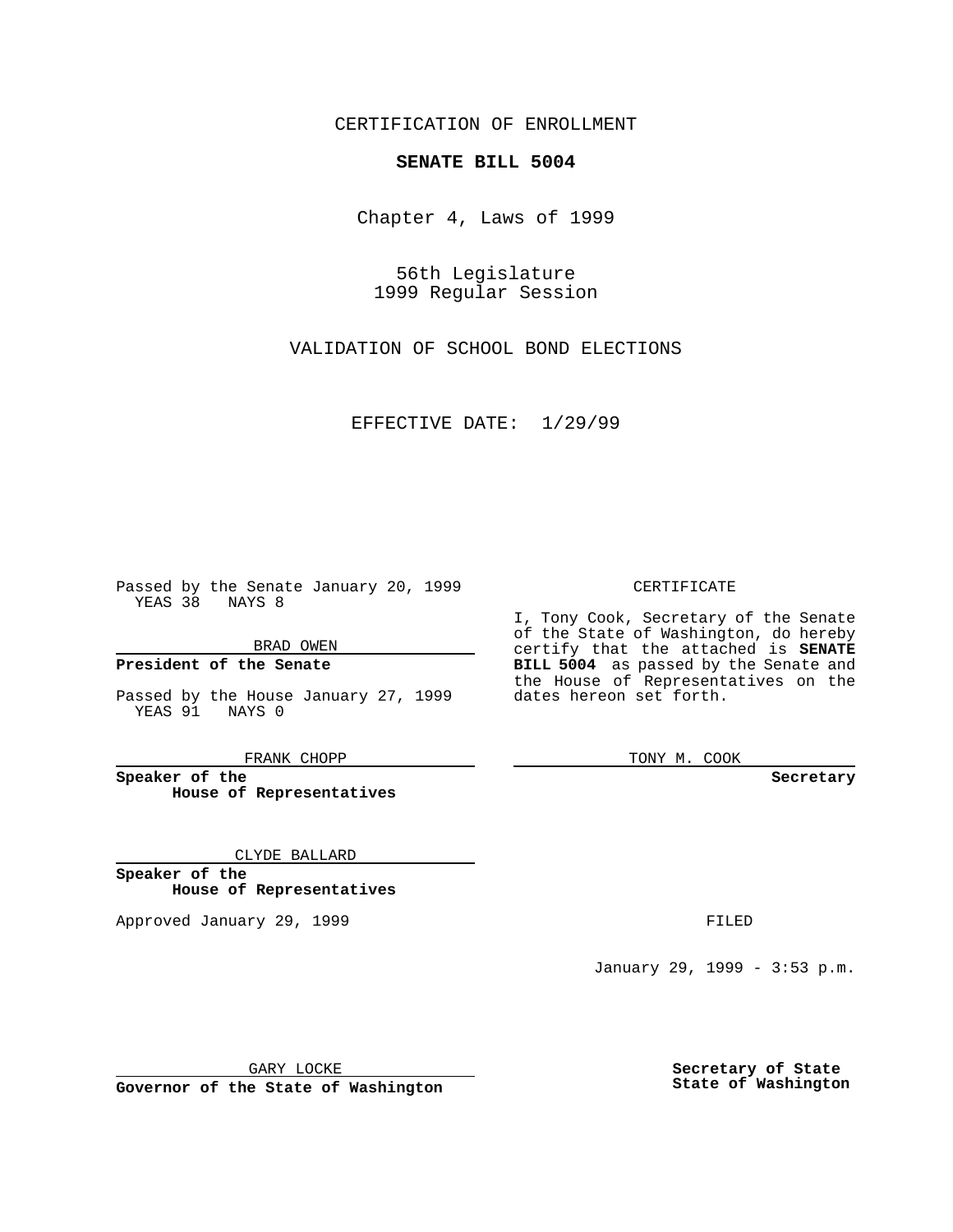## **SENATE BILL 5004** \_\_\_\_\_\_\_\_\_\_\_\_\_\_\_\_\_\_\_\_\_\_\_\_\_\_\_\_\_\_\_\_\_\_\_\_\_\_\_\_\_\_\_\_\_\_\_

\_\_\_\_\_\_\_\_\_\_\_\_\_\_\_\_\_\_\_\_\_\_\_\_\_\_\_\_\_\_\_\_\_\_\_\_\_\_\_\_\_\_\_\_\_\_\_

Passed Legislature - 1999 Regular Session

## **State of Washington 56th Legislature 1999 Regular Session**

**By** Senators Loveland, Winsley and Patterson

Read first time 01/11/1999. Referred to Committee on State & Local Government.

 AN ACT Relating to validation of school bond elections; amending RCW 29.27.080; and declaring an emergency.

BE IT ENACTED BY THE LEGISLATURE OF THE STATE OF WASHINGTON:

 **Sec. 1.** RCW 29.27.080 and 1984 c 106 s 12 are each amended to read as follows:

 (1) Except as provided in RCW 29.81A.060, notice for any state, county, district, or municipal election, whether special or general, shall be given by at least one publication not more than ten nor less than three days prior to the election by the county auditor or the officer conducting the election as the case may be, in one or more newspapers of general circulation within the county. Said legal notice shall contain the title of each office under the proper party designation, the names and addresses of all officers who have been nominated for an office to be voted upon at that election, together with the ballot titles of all measures, the hours during which the polls will be open, and that the election will be held in the regular polling places in each precinct, giving the address of each polling place: PROVIDED, That the names of all candidates for nonpartisan offices shall be published separately with designation of the offices